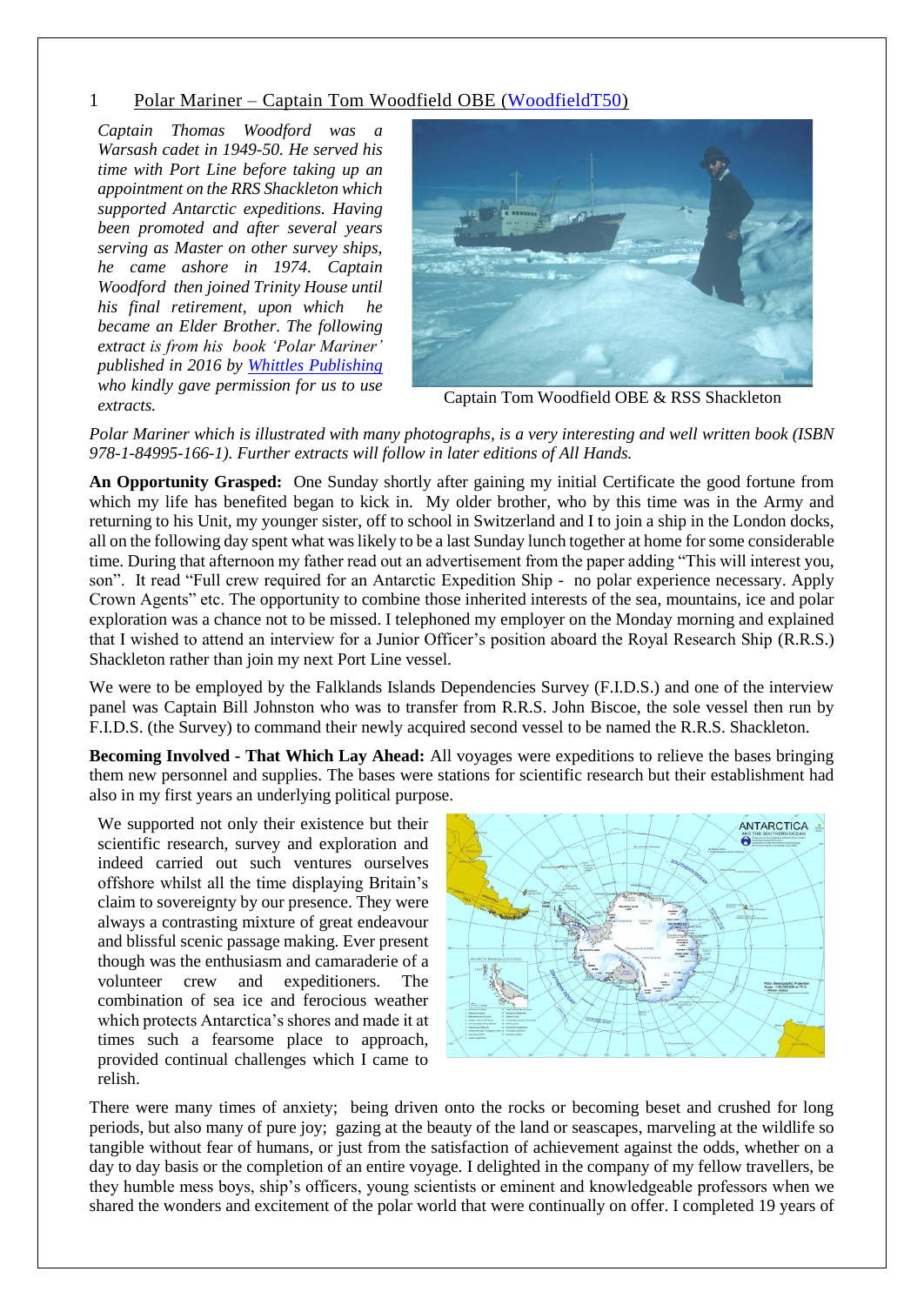voyaging to Antarctica on three ships sailing from Southampton via South America and the Falkland Islands and in my early years soon became passionate about my trade, polar seafaring. I became fascinated by the Southern Continent, its magnificence, natural inhabitants and weather, and developed a keen interest in the formation, geology and glaciology of that ice and land mass. I became enthralled by the history of those who had first ventured to this often desolate and demanding part of the planet and incredulous at their achievements in appalling conditions both at sea under sail and ashore with such poor equipment, clothing and food. Laterally in my career at sea and even more so afterwards I became actively involved in the politics, protection and economics of the region.

## **Royal Research Ship Shackleton - First Voyage – Lasting Impressions**

The loading of the cargo and stores was completed quickly once the inclining test proved our stability satisfactory, although we still had a condition placed upon us to ballast any double bottom fuel tanks when they became empty. Expeditioners were embarked and at last we sailed South. For our second departure it was again into poor weather. Down the Channel towards Ushant a full southwester came in and Captain Johnston decided a quiet anchorage made more sense than little uncomfortable progress in mid-channel.

We anchored less than a cable under the lee of Berry Head, weaving our way through and passed many other ships taking shelter. To we big ship mariners aboard, which is what the majority of us were, the philosophy of nursing the ship and crew and working with the weather, and not fighting it was a revelation and my first lesson in seamanship from observing Bill Johnston. He was however to prove a hard taskmaster. He was a tall, gaunt Ulsterman brought up in the coastal trade before a tough war in rescue tugs based on Gibraltar assisting Malta convoys, then joining the Falkland Islands Company's ships as Master. He was recruited to FIDS by Sir Miles Clifford, a Governor of the Islands who had admired his expertise. The Colonial Office, represented by the Governor, was the body responsible for us. Johnston was a cold, rather aloof figure, who chain smoked Players Perfectos Finos and drank lots of pink gin.

Not once, though, in my nine years associated with him did I see him the worse for wear, not even in Stanley where the inhabitants hospitality made it difficult to stay sober. He occasionally showed a dry sense of humour though usually at the expense of others. He did not suffer fools or incompetence and was severe if you were not carrying out his instructions to the letter. He always wore uniform, usually with cap, even in the severest weather.



RSS Shackleton

He frowned upon any dressing down and even showed a dislike, but tolerated, my wearing a black silk scarf instead of a tie when passage making at night.

Where the saying originated I know not but he favoured the phrase "You don't have to be scruffy to be tough". His authority was absolute, so it should be as Master, may say my professional readers, but his style of command which extended beyond the ship to the bases and areas in which we were working or lay was extreme. He never discussed his plans or tactics. He never aired his concerns nor shared confidences. He was phlegmatic with apparently no nerves. We used to joke that if you stuck a pin in him he might later consider saying "ouch". His well-kept secret, however, was that he was seasick, although some sharp eyed lads noticed that he was not around much during the first day of a passage if it was rough and we had not been to sea for a while, unless it was absolutely necessary as for instance when we sheltered under Berry Head. Above all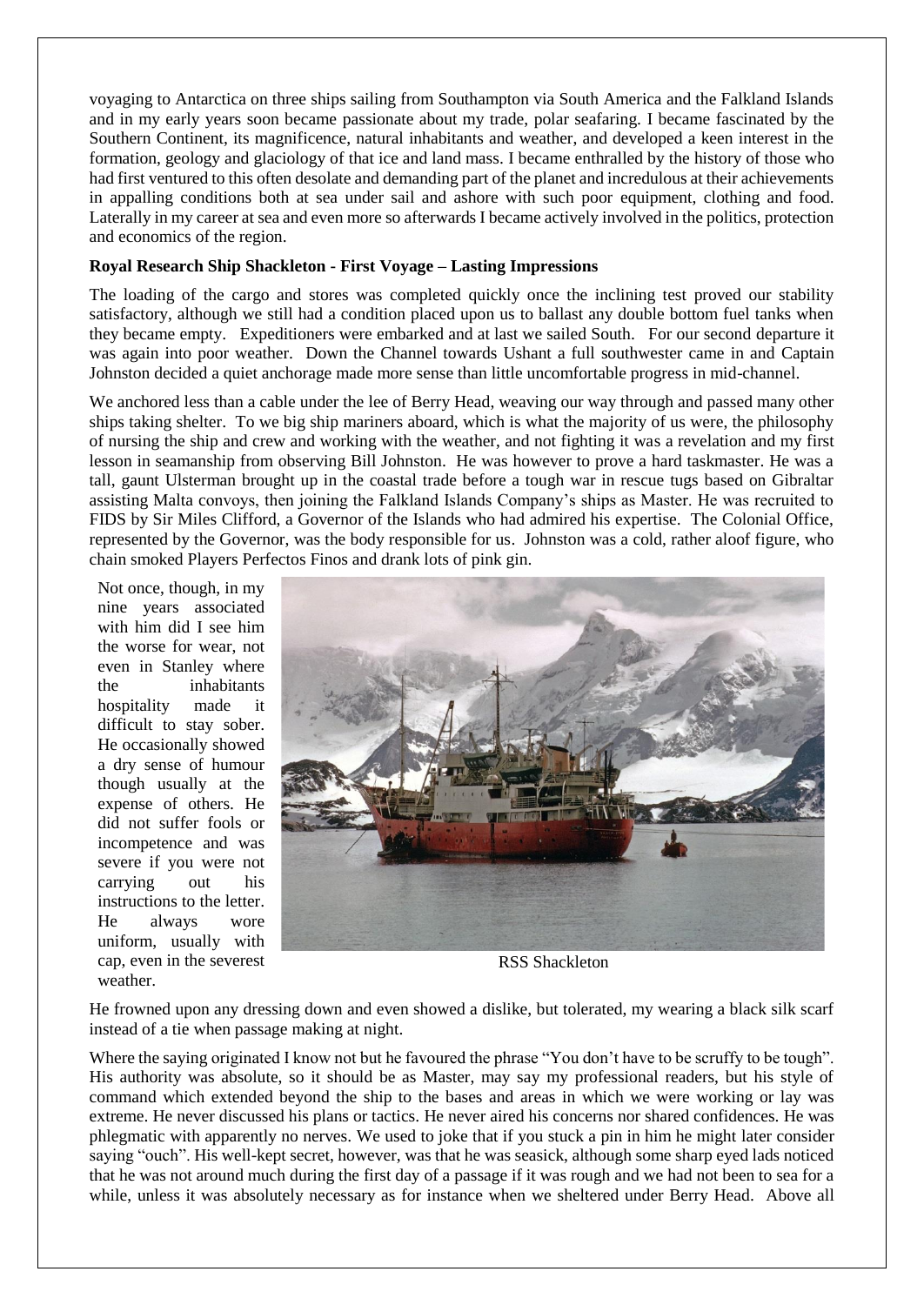though, and most important, was that he was a fine, safe, but adventurous seaman with an uncanny eye for a safe passage in unchartered waters from whom I was to learn a great deal.

An uneventful passage was made to Montevideo with a short visit to the Cape Verde Islands to top up with both fuel and water entirely for the purpose of maintaining good stability. During the passage we familiarised ourselves with the ship and settled into routines. We had none of a new vessel's teething problems for she had already been in service for a year in the Baltic. However we did swing ship to calibrate the Magnetic compass on the Magnetic Equator at about Latitude five degrees South. Taking compass bearings of the sun whilst on different headings and comparing them with the true bearings extracted from the Nautical Almanac establishes the deviation of the compass on various headings. This can then also be refined by adjusting the soft iron correctors adjacent to the compass, the Flinders Bar and Kelvin Balls, which we did. The change to these errors would have resulted from a change to the ship's magnetism consequent upon the large amount of structural work that had taken place in the shipyard. This was a first for me as the task was usually carried out by a professional compass adjuster prior to sailing, but it was not to be my last "swing" by a long way. We discovered later that when working heavy ice the effect on the ship was the same as that of taking a hammer to a piece of steel. It changed its magnetism and consequently its effect on the compass deviation. Later we had to devise methods of evaluating the deviation in high latitudes when the other compass error, variation, from the earth's magnetic field, was high, not nil as at the Magnetic Equator. We created many transits at places frequently visited of which we had established the true bearing on a sunny day to enable us to make compass checks when required. Picking them up in poor weather, then confidently applying a correction whilst entering a hazardous area, where only our own limited sketch survey had established a limited route, and haste was essential, proved testing. We had, of course, a gyro compass but during this initial season, and on many other subsequent ones, it repeatedly failed, once for an entire nine month voyage. I therefore developed an obsession with the errors and corrections of the magnetic compass.

Montevideo, at 36 degrees South, in the mouth of the River Plate was an exciting and friendly place to visit. It was hot in mid-summer, the air filled with the aromas of frangipane, bougainvillea, barbecued meat and red wine. Scruffy in a Latin unkempt way with buildings in disrepair and broken pavements it had lovely beaches and an outdoor way of life. Our day and a half there was spent taking water, fuel and it was our last chance to store up on fresh fruit, vegetables and meat. None of these were available in the Falklands except mutton of which there was an abundance.

The thousand mile voyage from there to the Falklands saw a distinct drop in air temperature. There are two parallel but opposing currents off the east coast of the Argentine, the south going warm, the north going Falkland current cold. The latter had carried an iceberg north onto the English Bank in the mouth of the River Plate in 1936. A careful lookout for ice was always kept on this passage, but in truth I never met ice until some few hundred miles south of the Falklands. The two currents with their individual air masses above them often differing by up to ten degrees produced fog. Associated with the possibility of meeting ice one could never not be alert.

**Stanley and Introduction to the Southern Ocean:** We were well behind the schedule of a southern season when we arrived at Stanley late in January. FIDS, the acronym by which the organization was known had its rear base here. At the back of Government House were a handful of offices where a small team led by the Secretary (SECFIDS), co-ordinated activities south, liaised with the Governor and London H.Q., through a wireless office nearby which provided a communications centre for the ships, bases and shore staff. Near the jetty we also had a stores depot. The Fids by which the expeditioners were known were kitted out with their 'Southern' clothing and gear, whilst stores, cargo and mail were transferred between ship and shore so as to stow our load in accordance with the order of bases we were to visit on this single voyage south of our shortened season. The role of the vessels was normally primarily to re-supply the several bases with their annual stores and change over the personnel, after which we were to assist, support and facilitate their operations. We were to build refuge huts as outposts for extended survey runs from the bases, and land men, dogs and stores at remote locations to establish camps from which further survey work could be undertaken.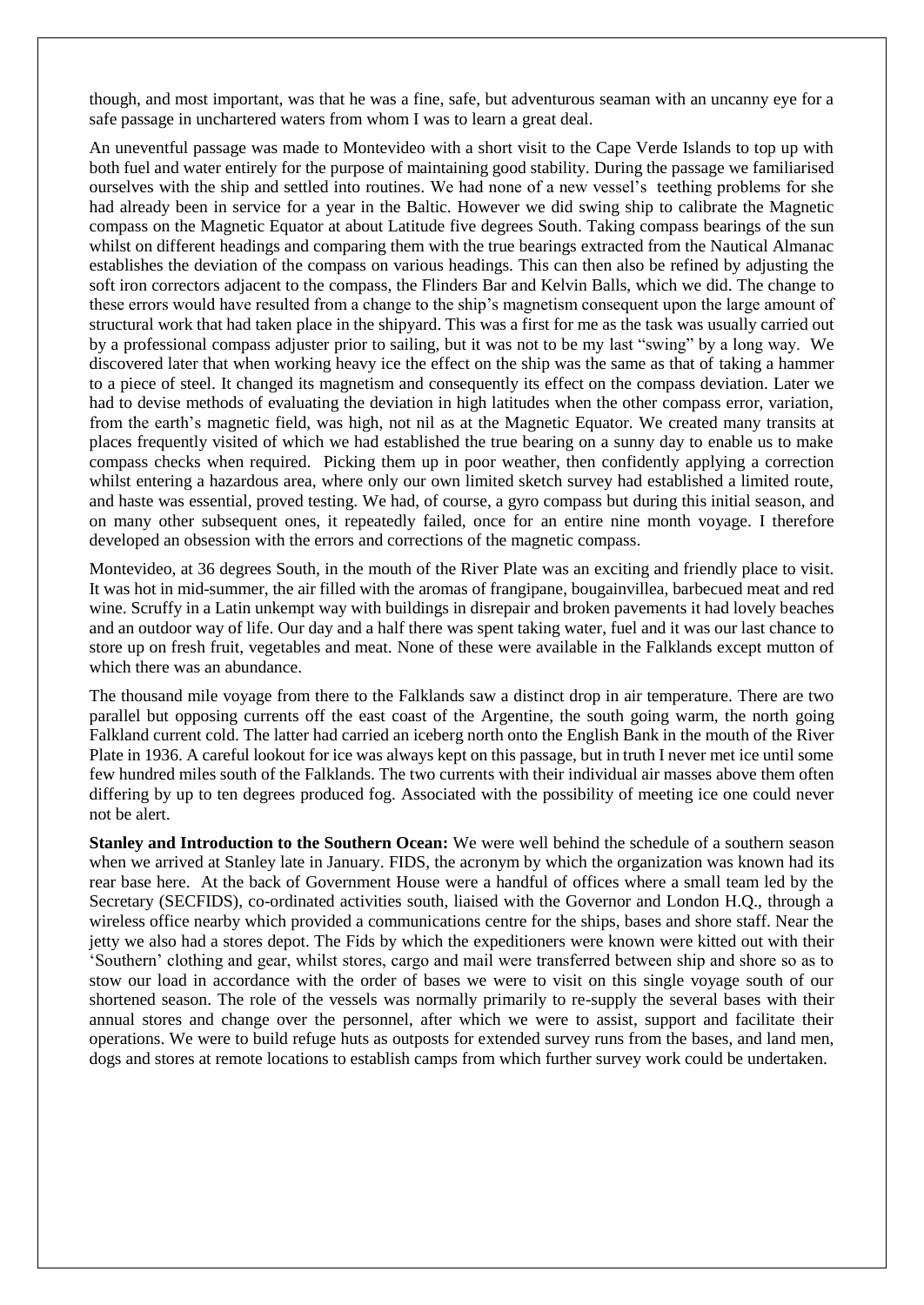On this voyage however, in conjunction with our sister ship we carried two complete new stations, the building materials for the erection of the huts, generators, food, fuel and equipment sufficient for a year's occupation. Another first for me as we sailed out of Stanley harbour was not just to have the decks piled high with drums of petrol, diesel oil, gas cylinders and sledges but also to have fresh carcasses of mutton strapped to the rigging. After a couple of days at sea they were both 'salt cured and frozen', perfect for delivery.



Right: The John Biscoe (later voyage)

The Drake Passage, that part of the Southern Ocean lying to the southward of the Falklands and South America is a turbulent place. The passage of depressions being almost relentless and the swell they create rarely subsiding. It's average height being between four and five metres. Twenty years later this stretch of water was to throw at me the most tremendous family of ocean storms of my career, but on this occasion sailing between depressions it was relatively quiet. At 58 degrees South a faint speck of white appeared on the horizon. 'Iceberg, iceberg', the cry rang around the ship. One's first is always an amazing sight and wonderful experience, whether a giant flat top tabular broken away from an ice shelf or a sculptured deep blue fragment from a glacier. As that first drew nearer one became aware not just of its enormity but also of the chaos of surging, breaking, swirling sea that it's static bulk created. This maelstrom in turn trapping fish, squid and krill providing a feeding ground for a multitude of birds. About this latitude the Antarctic Polar Front or Convergence would have been crossed. This is where the cold north going surface waters of the Antarctic meet and sink beneath the southward flowing temperate waters of the Atlantic. Also in this area is an upwelling of water from the circumpolar current itself created by the almost constant westerly winds. The sea thermograph falls abruptly by about five degrees showing that there is very little mixing at this level between the two adjacent water masses. The relevance of these oceanographic phenomena, the instant change to cold water and the upwelling, is to the mariner twofold. Firstly, the colder water allows ice to survive longer than in the warm, thus increasing greatly the possibility of ice being met in the open ocean; secondly, the bird life increases dramatically. The cold water, about 2 degrees centigrade supports krill which the warm water does not to the same degree. These in turn are fed by the nutrients and diatom carried to the surface by the upwelling in the circumpolar current. Around the ship immediately in entering the colder, richer water giant wandering albatross which had occasionally been sighted singly since about the latitude of Rio de Janeiro at 23 degrees South now arrived abundantly and frequently. Rarely was the ship now without these graceful creatures. They are joined at the other end of the spectrum by the tiny Wilson's storm petrels both riding the air up draughts from the plunging bow, or feeding on whatever is churned up in the wake astern.

**Admiralty Bay:** As we approached the sub-Antarctic islands of the South Shetlands a wonderful variety of further land nesting seabirds joined the ship, Terns, Skuas, Shearwaters, Shags and Gulls. Turning into our first southern harbour, Admiralty Bay on King George Island we also entered our first pack ice, blown into the twelve mile deep enclosure from the Bransfield Strait. What a glorious sight, a natural wonderland.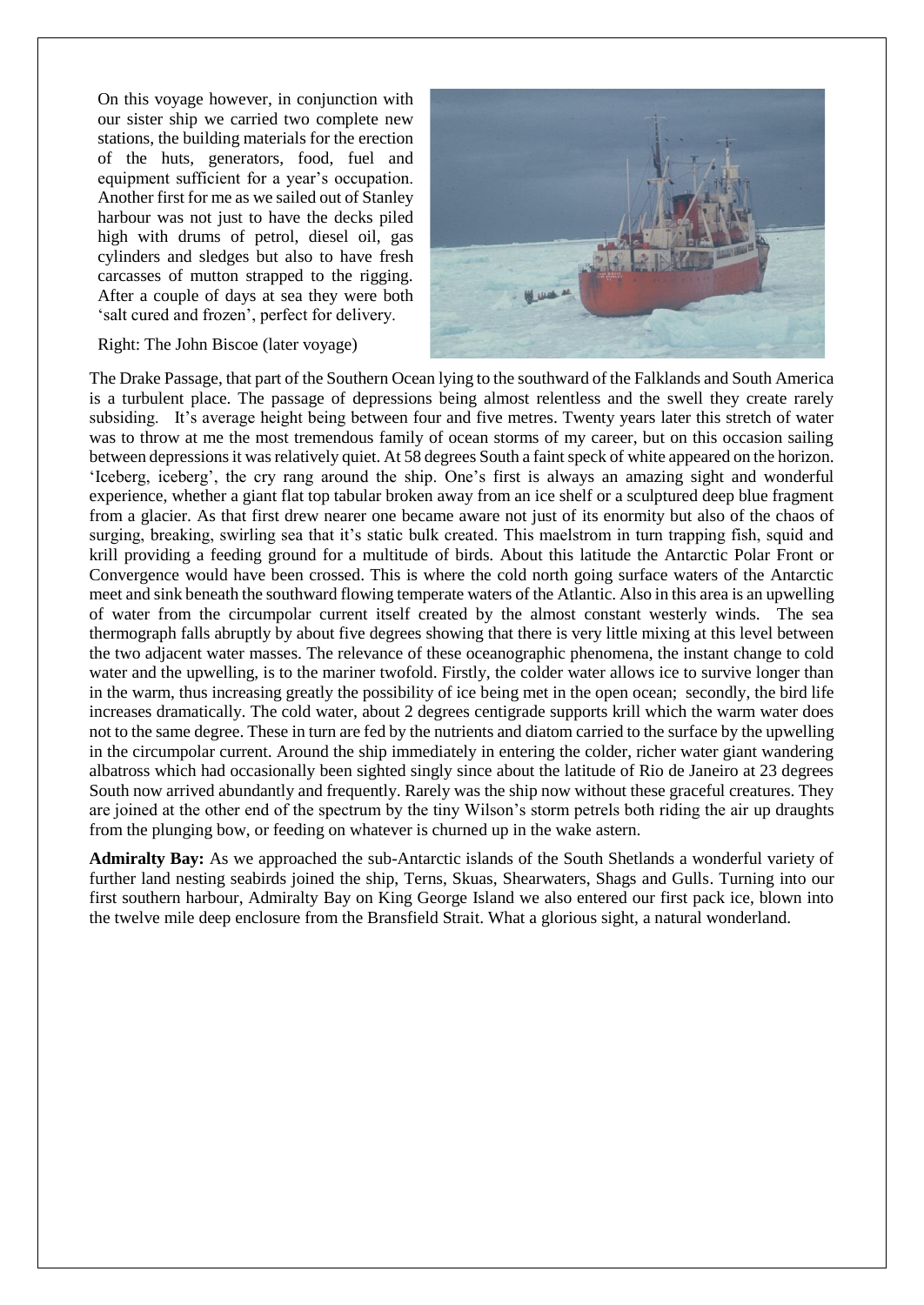To be dwarfed later by panoramic extravaganza but then for my first time Antarctica in all its glory. Working multi-year pack ice some three feet out of the water with at most times considerably more beneath; seals upon it basking in the sun and penguins now joining the array of wildlife hopping onto and off the floes. The ice pristine white with snow cover or bare and deep blue, and light blue to green with algae, and dirty brown with decay or the detriment of seals and penguins. The rugged island 1800 feet high close to hand, almost encircled us, heavily glaciated, crevasses galore in the tumbling ice fields ending at the water's edge in fractured ice cliffs, interspersed by craggy rock buttresses.



Deck Officer taking bearings from the John Biscoe in Neumeyer Channel

Mountain peaks and nunataks (Ed. - hills or mountains completely surrounded by glacial ice) rising inland from snow fields. Every ray of light whether of direct sun or a shaft filtered through cloud, bursting into a spectrum of colours as the ice crystals of snow, pack ice or glaciers acted as prisms. The low sun casting long dark shadows that contrasted with the pinks, blues and greens created by the algae within the floes or ice cliffs, and the rose tints of the glacier and shelf faces when struck directly by the sun as it skimmed along the horizon at the beginning and end of our twenty-four hour day, it being mid-summer. And a realization that Antarctica was not all black and white.

On arrival we anchored within the pack ice but it was too dense for us to lower the boats and work cargo, yet too hummocked to carry it by sledge, and there was always the possibility that the wind would change and it would loosen or move out, stranding us with our loads or worse. Satisfactory though for us to take our first polar walk to get some photographs. Twenty-four hours later the pack did loosen and we put our boats down and got ashore. The shingle beach adjacent to the base hut upon which we landed the stores was littered with a variety of whale bones but mostly enormous vertebrae and long ribs. These and the occasional iron trypot in which whale or seal blubber had been rendered down bore testament to the whaling and ruthless slaughter of seals in the early nineteenth century. Firstly, fur seals were taken for their coats and then any seal for their blubber.

Our method of cargo delivery at such bases that afforded an anchorage was to fill the scow, a thirty-two foot open wooden barge which we carried on deck, having put it over the side into the water. This was then strapped alongside the sturdy motorboat which we kept stowed within the scow on deck. Fairly straightforward in good weather with no swell and no ice but that was not usually the case. The anchorage had good holding with blue mud, one of the best, but we were harassed by pack ice moving in and out on the wind from the Bransfield Strait. Its weight would drag us around and made working the boat and the scow alongside a nightmare, or impossible if too dense. When the pack was out of the anchorage a swell would come in which made getting the craft over the side safely difficult. All hands tending retaining painters to stop them swinging. Frequently the landings were clogged with floating brash ice or bergy bits, or the same were stranded on the beach in our way left by a falling tide. The weather was changeable, gusting winds producing breaking waves which along with swell made work difficult amongst the ice on the shore line. All these circumstances we began to master and they became for us the norm. Large items such as tractors and generators were usually taken ashore by forming a platform across both motorboat and scow upon which they were placed. They were then driven off or hauled down a ramp of wooden deals which we carried at all times. Fid power was the ultimate resource, indeed the main resource for working cargo. We had never heard of health and safety.

Before leaving Admiralty Bay we shifted anchorage and tied up stern to a glacier snout where the base Fids had created a dam on the rocks immediately at its foot. We ran out a hose and pumped aboard good fresh water. The glacial scowering provided a danger free approach and the moraine good holding for the anchor but the latter in line with the sides of the glacier continued out into the sea as shoal water and had to be avoided.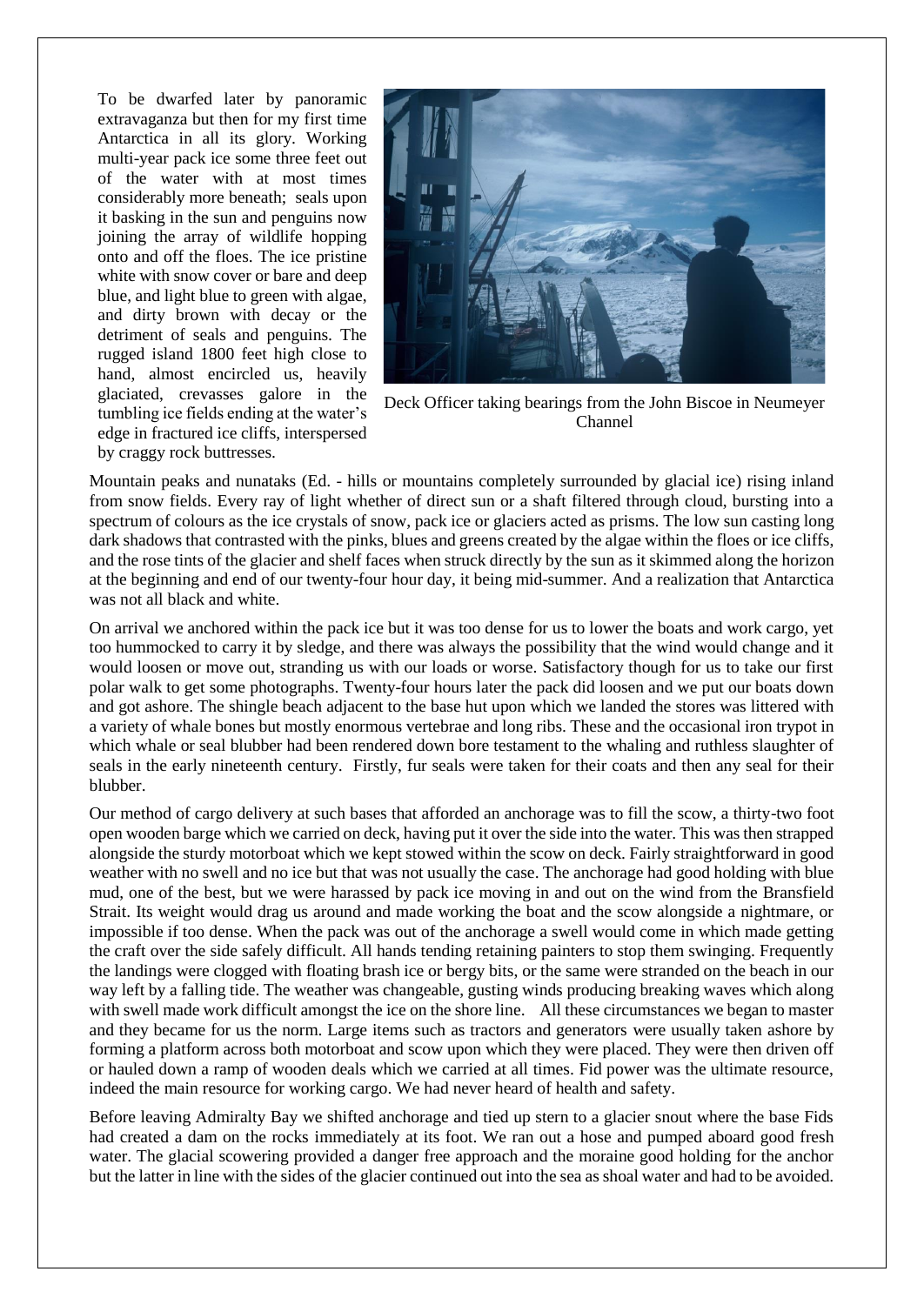With our complement we were always short of water and tapping these glacial runoffs was a favoured and frequent method of filling up our tanks at a variety of sites.

**The Banana Belt;** We progressed south to the U.K. stations of Deception Island, Port Lockroy, Arthur Harbour and Argentine Islands, searched for a new site on the Antarctic Peninsula, and called at several unexplored locations both on the mainland peninsula and the offshore islands to land surveyors and scientists to form independent field parties. The scenery became grander and more beautiful. After all Admiralty Bay was only officially sub-Antarctic. The mainland mountains now rose to 12,000 feet. The glaciers descending from them forming at greater altitude and further inland were very much longer, wider and with higher fissured and fractured cliff faces where they terminated and entered the sea, frequently calving (Ed. - ice chunks breaking from the edge of a glacier). The coastline was mainly of ice cliffs interspersed by higher solid rock buttresses. Yet later after voyaging further south this region of the northern Peninsula with its more moderate temperatures became known to us as the Banana Belt!

The sea ice we continually met varied from one year old to multi-year ice. The younger, more recently formed, would have broken out from an adjacent bay or fjord, of which there were many on this coast, where it had established and remained over the previous winter. Not very thick, perhaps a foot, very even and often in very large pieces, anything up to half a mile across. The older ice had formed in more open water, become fragmented by swell and subject to collision in heavy weather and sometimes rafting under pressure till it became static once again in a further winter's freeze, then broken apart once more in the following spring. This cycle may happen many times producing multi-year ice with floes up to forty feet thick, having varying degrees of hardness within. A further feature of this ice being that it may have embedded in it glacial fragments, vicious rock like cores. The ice of this latter type in our vicinity would undoubtedly have been formed in and then borne out of the Weddell Sea by the circulatory current there to flow past the tip of the Peninsula, then driven by the wind into the Bransfield Strait and beyond. Entering this ice for the first time the rules of engagement were drilled into us, and as years later I likewise drilled them into my young officers. Reduce speed. Do not get amongst ice until there is no alternative. Go round every small piece, large piece, vast floe or ice field until you can no longer steer a sensible course to your destination. This was not only good safe practice but training and confidence building for we rookies in the handling of the ship. Do not collide with it unless there is no option then adjust your speed and hit it with the stem. Avoid a glancing blow on the shoulder or entrance where the arrow form of the bow ends and the full body of the hull begins it being the most vulnerable of areas. If in doubt about one's ability to avoid a piece alter course to hit it head on, doing whatever one can with the engines to reduce impact, but remembering that water over the rudder from the propeller is what steers the ship best and having possibly thundered astern to reduce speed and impact it often pays to go ahead again momentarily to get that flow of water across the rudder before colliding for the final fine control. We soon realized that the Master kept himself in reserve for the most difficult conditions and we young deck officers were expected to handle the ship in a manner few deep sea shipmasters had the chance to, ever.

**Deception Island:** Deception Island in the South Shetland Islands, which we now headed towards contains the best known and most used harbour in the northern Peninsula and off-lying islands. With British, Argentinian and Chilean stations on its shores it is the ugly duckling amongst the scenic beauty of the other base sites, yet perhaps one of the most interesting places to be visited in the region. Volcanic, it is the second largest crater island in the world. It was discovered by Captain William Smith in January 1820 in the 250 ton brig Williams during his fourth voyage to the South Shetlands.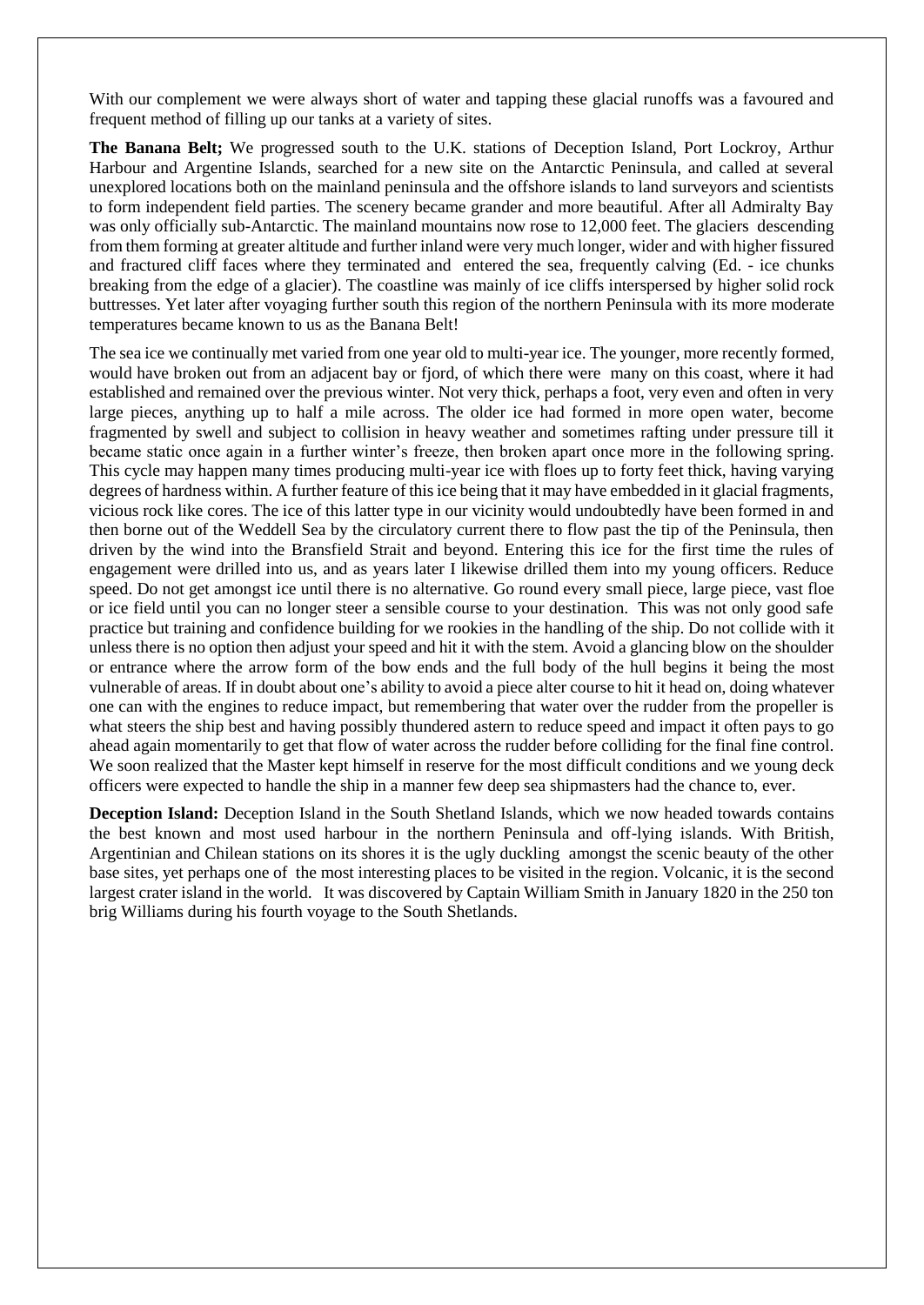These voyages were of a commercial nature round Cape Horn between Buenos Aires and Valparaiso. He chose, however, each time to strike well south of the Horn in the ambitious hope of finding a southern continent. His courage, repeated determination and outstanding seamanship amongst ice and in virgin waters cannot be lauded sufficiently. On his first voyage there in February 1819 he made a landfall on what he named Williams Point, after his vessel, on the north coast of Livingstone Island. He then bore away to the northward. On another voyage during the southern winter of that year he saw no land being held off by pack ice, but on his third voyage in the following spring he ran from west to east and back again along the northern shores of the group, discovering all the major islands.



The John Biscoe approaching Argentine Islands Base through Meek Channel. Note two American icebreakers lying in Penola Strait.

As he departed north and west on this voyage he sighted the magnificent island that now bears his name. Only fifteen miles in length by four and lying some twenty miles to the westward from the other islands of the group it rises to a tricorn of peaks the highest of which is 6900 feet. It has precipitous bare rock faces which contrast dramatically with its steep snow slopes and is difficult to land on. It was, however, the twenty two year old American sealer, Captain Nathaniel Palmer, who in November 1820 in the sloop Hero who is thought to have first entered and seen the potential of the harbour at Deception Island. The horseshoe shaped narrow crater rim averaging 1500 feet in height encloses the circular bay four miles in diameter having a central depth of eighty-eight fathoms. The only entrance to the bay named Port Foster after the Commander of H.M.S. Chanticleer who explored it in 1829, and the adjoining very much smaller and shallower Whalers Bay, a secondary crater on which our base was located is through Neptunes Bellows.

A cable wide entrance named by the early sealers because of the gusting winds so often experienced there. It is as dramatic as its name. Three-hundred foot high sheer cliffs to starboard as one enters with strata of varying volcanic hues of sulphureous yellows, oranges and brick reds. Separated from these cliffs by only a few feet is the remarkable dark basalt Pete's Pillar, an Old Man of Hoy type rock stack of 150 feet. The apparently usable water of this entrance is halved, for to port lies a hidden central danger with only six feet over it, Raven Rock, and beyond it more foul ground.

Later in my career, my own rather unorthodox route of entry was to steer for Pete's Pillar until 400 feet from it. Then alter on to a course which bore towards a distinguishable rock point inside the harbour which kept me a constant 500 feet off the cliffs in the best water, and in turn safely past Raven Rock. Initially steering directly for the towering shore, before altering course, was itself slightly dramatic and unconventional but I felt this way I had more control in gusting winds and in better water, than on a long single course approach in un-nervingly shallow water, attempting ultimately to achieve, and maintain, that small distance off the cliffs correctly, especially as the leading mark was often obscured by mist or a lump of ice. It also gave me a better view, as I approached, of the inner entrance and harbour. The reason for wanting this was that by the time I had command, beyond Raven Rock and the foul ground on the more gently rising shoreline opposite the high cliffs was the wreck of a Salveson whaler, the Southern Hunter. She, having entered the harbour in poor weather to see if any compatriots were holed up there, found none, took a round turn in Whalers Bay and proceeded out to sea again. Vessels entering and leaving are obscured from each other on the dog leg course needed to enter and exit Whalers Bay until the last moment by the cliffs. She had met an inward Argentinian supply ship in centre channel, altered course to starboard to avoid her and hit Raven Rock. Since that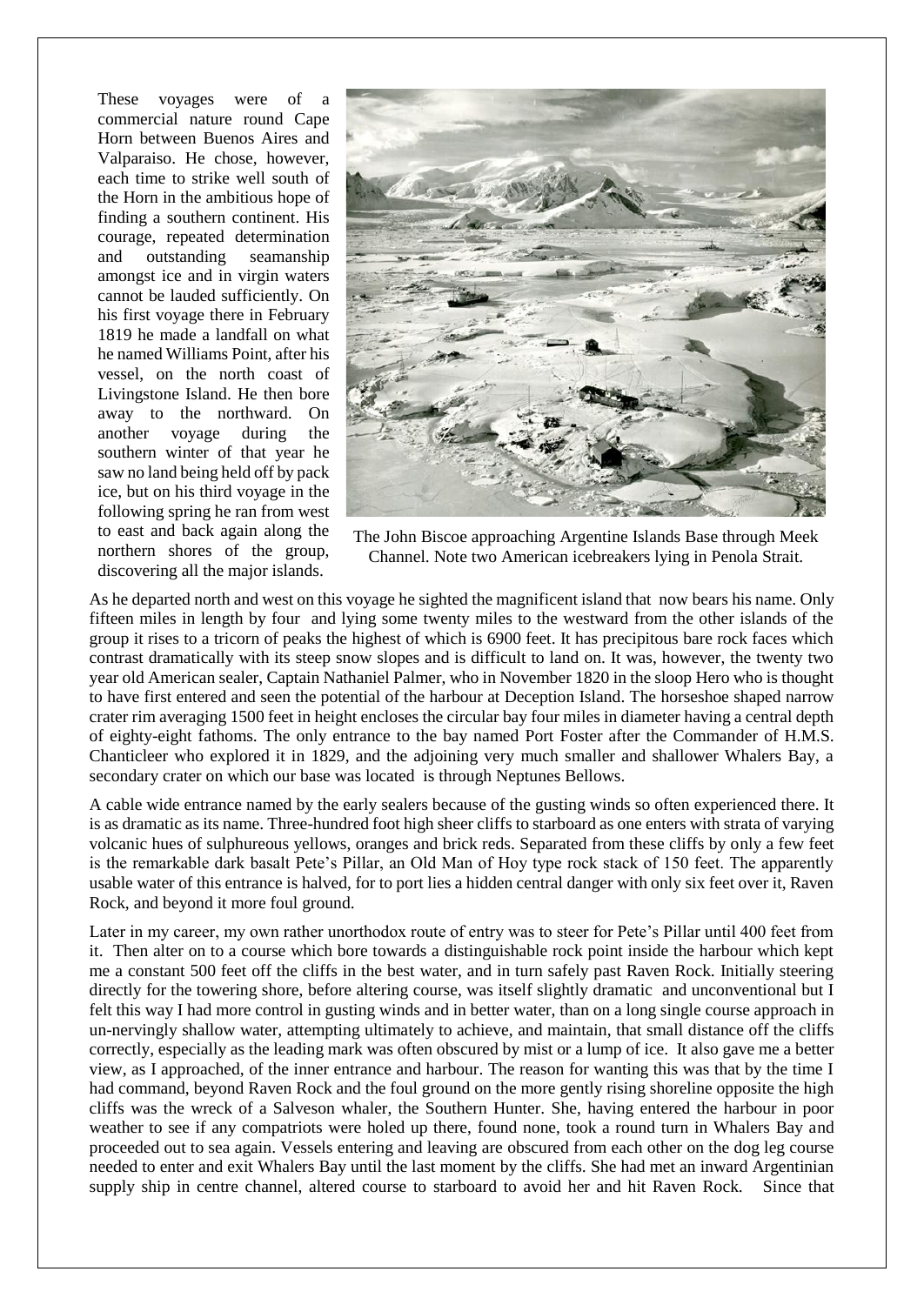occurrence most ships blow their sirens when entering or leaving. I also took the precaution of making my rather unconventional and exciting approach for a better and earlier view of the inner harbour.

On the edge of Whalers Bay the base hut stood amongst the derelict whaling station, from which it had been built from some of the remains. The shoreline was fascinating in that there were many hot springs and at low water much steam would rise from it. Inland upon the ash and snow slopes there were fissures in the outcrops of rock gushing more steam, and smoking fumaroles. The snow slopes, to a great degree, sullied by blown ash ,were occasionally relieved by red volcanic outcrops, but the general appearance of the island, being mostly ash in summer, or snow slopes bespoiled by ash, was of a dull depressing nature.



Tien Peaks (2,300 ft.) of Cape Renard at entrance of Lemaire Channel (copyright George Larmour 1958)

The prolific and varied birdlife nesting among the rocks and cliff faces were a welcome counterbalance to the austere landscape. They appeared to relish a bathe in the warm springs and the Pintado Petrel in particular loved to gorge themselves on the parboiled krill along the tideline. In 1921 there were reports from catchers in Whalers Bay of the seabed subsiding and paint being seared off their hulls during volcanic activity. Years later we were to have our own volcanic dramas but on this first visit nothing worse than the ship frequently dragging in high winds and Adam and me falling down a crevasse occurred.

When the main discharge of cargo was completed the ship would invariably remain at a base for a while to provide support for the shore activities, and did so on this occasion. The ship's engineers would assist with the base generators, the wireless officer with the radios, the Fids aboard and crew would help generally in sorting and stowing stores and all of us when required, which was often, with building works. The presence of the ship providing food, hot showers, although the lack of water was always of concern, and the occasional evening film show and the conviviality of some fresh faces with whom to share a beer was an important part of our base visits. We three deck officers only stood anchor watches in the severest of weather. The quartermasters and able seamen manned the bridge whilst at anchor both keeping an eye on the ship's position by bearings and from distance rings set against the shoreline on the radar. Watching out for the welfare of the boats and keeping in radio contact with them as they plied between ship and shore was a further duty for them. Tom Flack, the Chief Officer preferred to 'keep' ship which meant that Adam and myself, when off duty, had time to follow our own pursuits. Adam's developing passion was surveying whilst mine was to climb every piece of rising ground and see wildlife. We combined each other's efforts, surveying from the launch when appropriate and enjoying a hike or climb at other times.

Our main problem whilst there was dragging the anchor, the result of a combination of poor holding on a steeply shelving seabed of ash and the frequent and sudden onset of offshore gales, one lasting for three days. During such a period of much yawing prior to dragging despite having two anchors down we nearly lost both the motorboat and a scow full of cargo. Having to clear the ship's side in a hurry with the scow lashed alongside the motorboat, the scow began to be swamped. It was often the practice when extra labour was needed ashore to unload, to transport Fids from the ship sitting atop the cargo in the scow. They were squatted there on this occasion and scrambled across into the already packed motorboat as we cut the lashings of the sinking scow which was beginning to drag the motorboat gunwale under water. The scow as it freed and no longer weighed down by some thirty souls lurched, shed some of its cargo, became swamped and although then waterlogged we were then able to tow it to the beach, whilst the Fids were put ashore dry.

Another day ashore we experienced a self-inflicted problem, on this occasion only Adam and myself being involved. Having climbed the highest point on the island, the 1900 feet Mount Pond, on a quiet day, we had